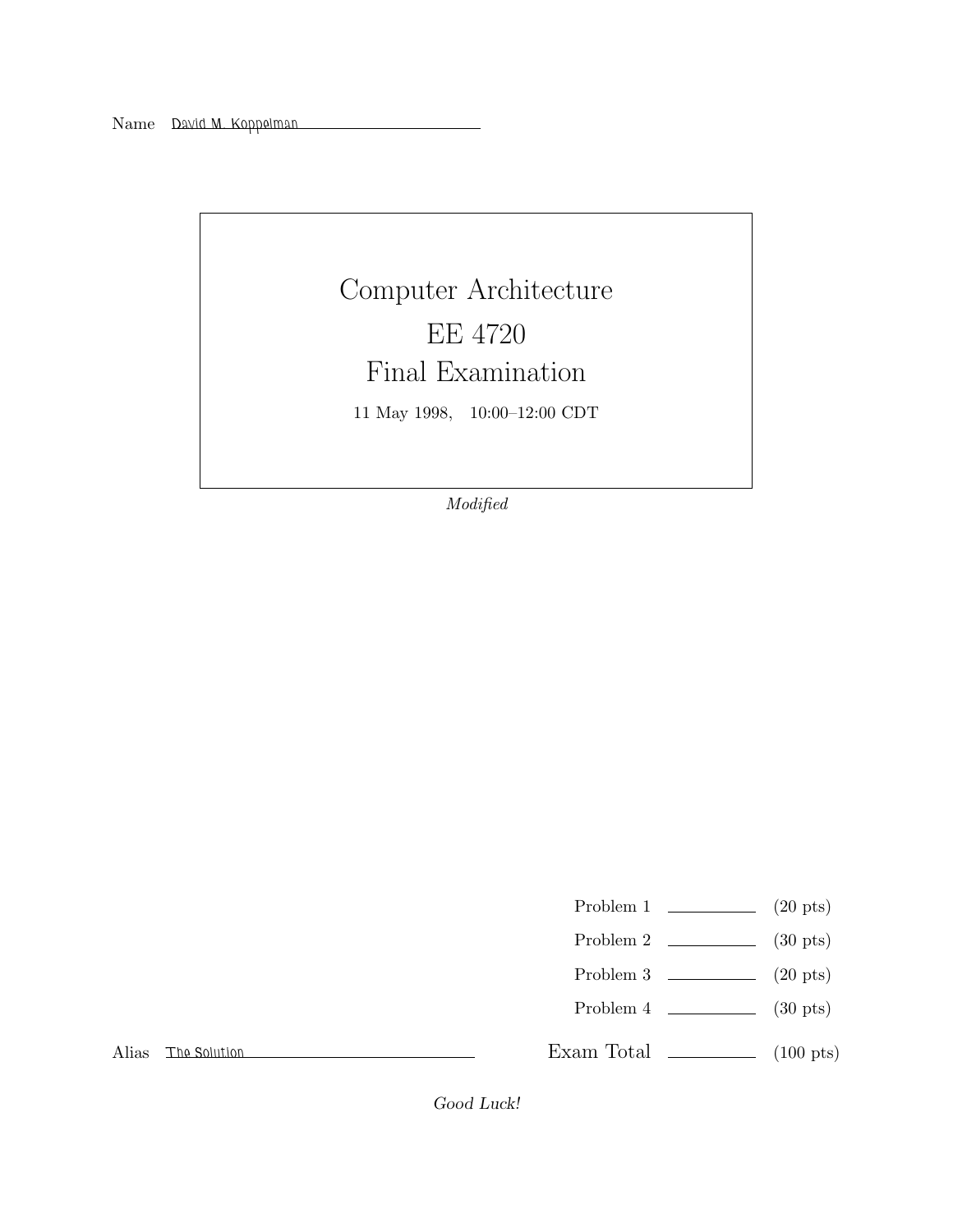Problem 1: An extended version of DLX is to include a new morph instruction, mnemonic mrph. Morph takes two arguments, an instruction address and a new instruction. After executing mrph IADDR INSTR, when execution reaches IADDR instead of executing the instruction at IADDR, INSTR is executed. This substitution only happens once, if execution reaches IADDR a second time the instruction at IADDR executes normally (unless mrph was executed again). For example consider:

```
mrph POINTA, [subd f0, f2, f6]
 ...
LOOP:
subi r2, r2, #3
POINTA:
muld f0, f0, f2 ! On the first iteration subd will execute.
bneq r2, LOOP
addd f0, f0, f4
```
In the first iteration of the loop the subd instruction specified by mrph will be executed instead of the muld. After that the loop will execute normally. Morph might be useful for debuggers (the substituted instruction would be a jump to a debug routine).

A system can have at most one morph active at any time. The morph instruction cannot modify  $memory<sup>1</sup>$ .

(a) Determine a format for the morph instruction that fits naturally into the DLX ISA. (An instruction fits naturally if it uses an existing type and its implementation requires little new hardware.) The format should include the type and how the arguments are specified, that is how mrph's arguments relate to IADDR and INSTR. In other words, how is the address specified (not too difficult since many existing DLX instructions specify addresses) and how is the instruction specified (the interesting part). (The three DLX formats types are type-R, used by add  $r1, r2, r3$ ; type-I, used by addi  $r1, r2, #3$ ; and type-J, used by j LOOP. Don't confuse the assembly language instruction with the actual instruction format, the assembly language form used above may be misleading.) Hint: If you're not sure what to do in this part, attempt the next part first. (5 pts)

*The morph instruction needs another instruction and an address. To fit "naturally" into the DLX ISA mrph would have to be 32 bits, so there would be no way to literally have the address and instruction present. Two options for the address are displacement addressing (as with branches) and register-indirect (as with some jumps). Register indirect is chosen because it does not require addition and because it leaves a source register operand free. The instruction (INSTR) is specified by a register, that is, the instruction itself is stored in a register. Since the type-R format has two source registers, it will be used.*

*In summary, mrph is a type-R format instruction in which register rs1 holds the address of the instruction to replaced (IADDR) and rs2 holds the instruction to substitute (INSTR).*

<sup>1</sup> Morph could be implemented in software by replacing the instruction at IADDR by a jump to a morph routine. The morph routine would execute the substituted instruction and then return.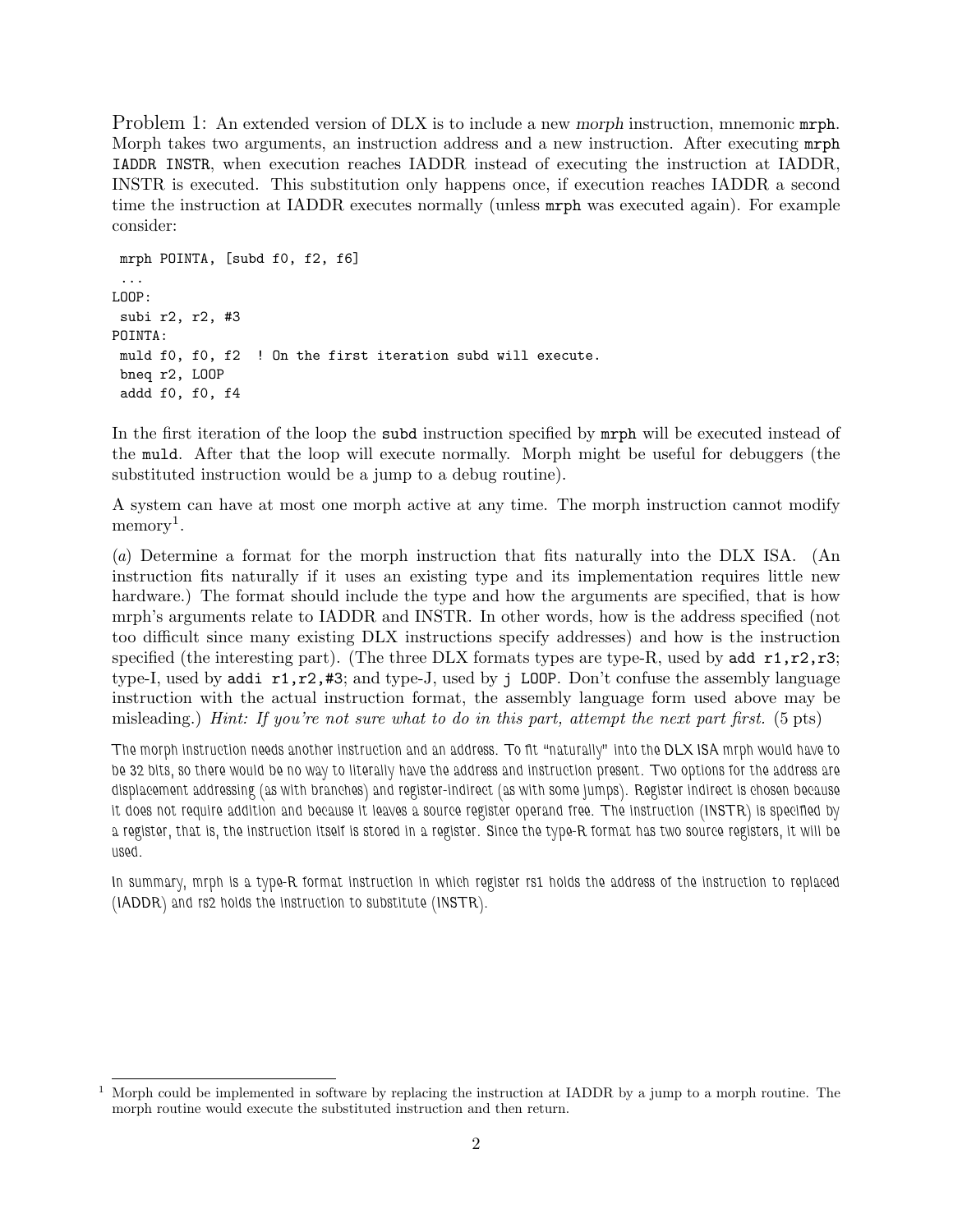(b) Modify the pipeline below to implement mrph using the format chosen above. The pipeline must always execute the code below correctly. (The code itself is correct.) (For partial credit if your design will not execute the code below correctly explain why and how it might be fixed.) (15 pts)

```
bneq r10,L1
mrph A,[add r1,r2,r3]
 j L2
L1:
 mrph SKIP,[add r0,r0,r0]
L2:
 ...
 bneq r1, SKIP ! Hint: May cause trouble.
A:
 sub r1, r2, r3 | Maybe add r1, r2, r3 substituted.
 lw r4, 0(r1) ! Hint: May cause trouble.
SKIP:
 addi r4, r4, #12 ! Maybe add r0, r0, r0 substituted.
```


*Preliminary: The added hardware performs two actions: the execution of mrph, and substituting the instruction as specified by the last mrph. To execute mrph the presence of mrph is detected in the MEM or WB stage, if present IADDR and INSTR are clocked into special registers added for morph. (The values must be copied because the register contents can change.) A* morphactive *bit is also set. If the steps above were done in ID there would be no way to cancel the execution of mrph, for example if the preceding instruction encountered a page fault.*

*The hardware that performs the substitution is in the IF stage. The PC address which is being used for instruction fetch is also compared with the stored morph IADDR. If they match and morphing is active then the stored morph INSTR is clocked into the IF/ID.IR register rather than the value retrieved from memory and the* morphactive *bit is reset.*

*Solution continued on next page.*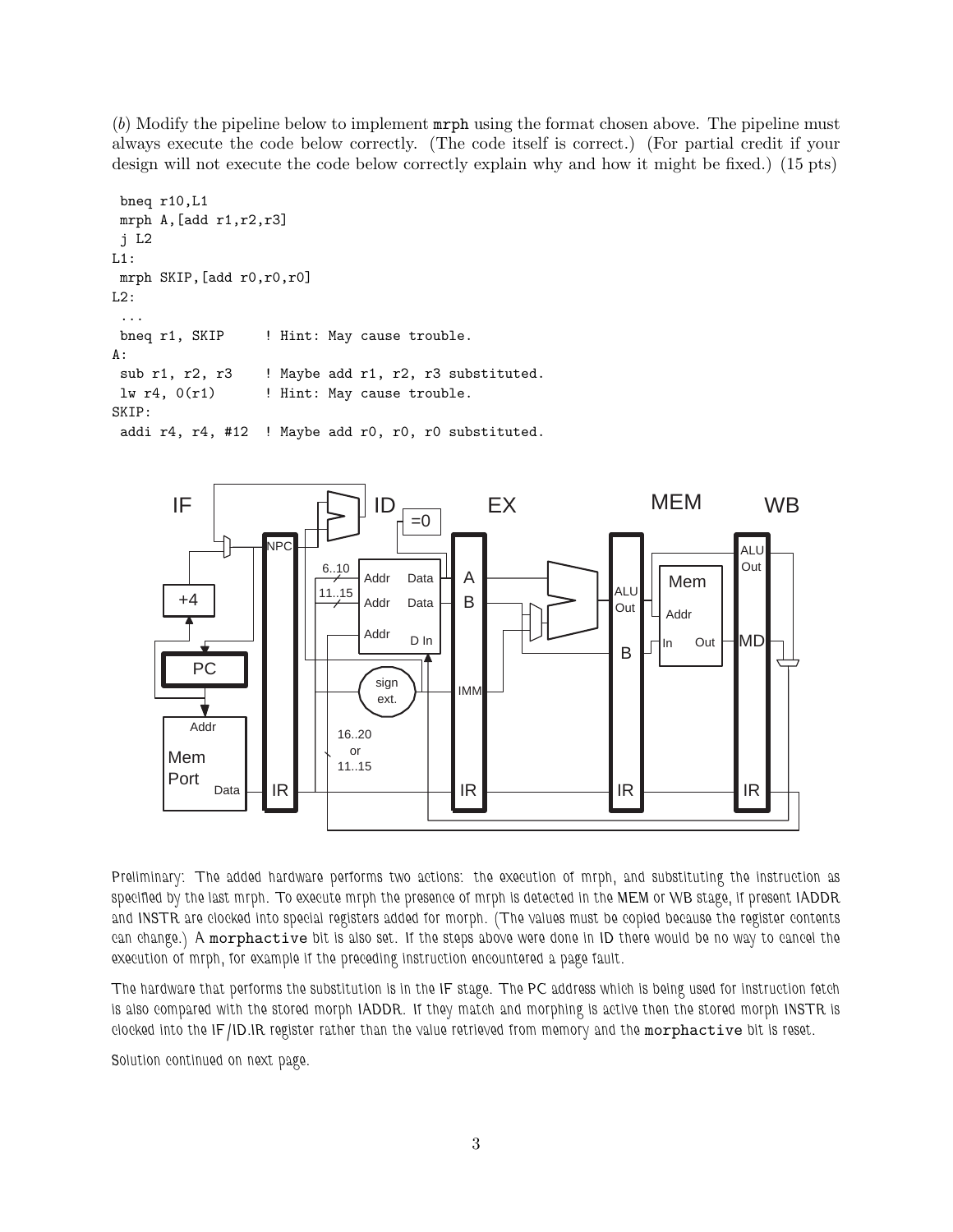*To implement morph the stage latches have an extra bit, called the M bit. This bit is set to 1 in IF if the substitute instruction is clocked into IF/ID.IR. The bit is passed down the pipeline unchanged. If a substituted instruction is cancelled and the M bit is 1 the* morphactive *bit is set back to one. Two examples of morphed instructions being cancelled appear in the code fragment above. Suppose the branch before* A *is taken after executing the first morph. While the branch is in ID the* sub *will be in IF and will be replaced with the* add*, the M bit will be set to 1, and the* morphactive *bit will be reset. Since the branch is taken the* add *(nee* sub*) will be cancelled in the next cycle. Since* the M bit will be one, morphactive will be set back to one. Next consider the second morph above. Suppose the lw *encounters a page fault. The morphed instruction* add *(nee* addi*) will be in EX when the fault occurs and (depending on implementation) in EX or MEM when cancelled. Again, because of the M bit the* morphactive *bit can be set back to 1.*

*In the original exam, the question asked "what might go wrong in the code above," in the modified exam that was changed to "if your design will not execute the code correctly explain why." Many had misinterpreted the original phrase to mean: "The programmer who wrote the code was careless and so the code has bugs. What did the programmer intend and what will go wrong?" There was nothing in the question to indicate that the program was other than correct, so the interpretation was not correct.*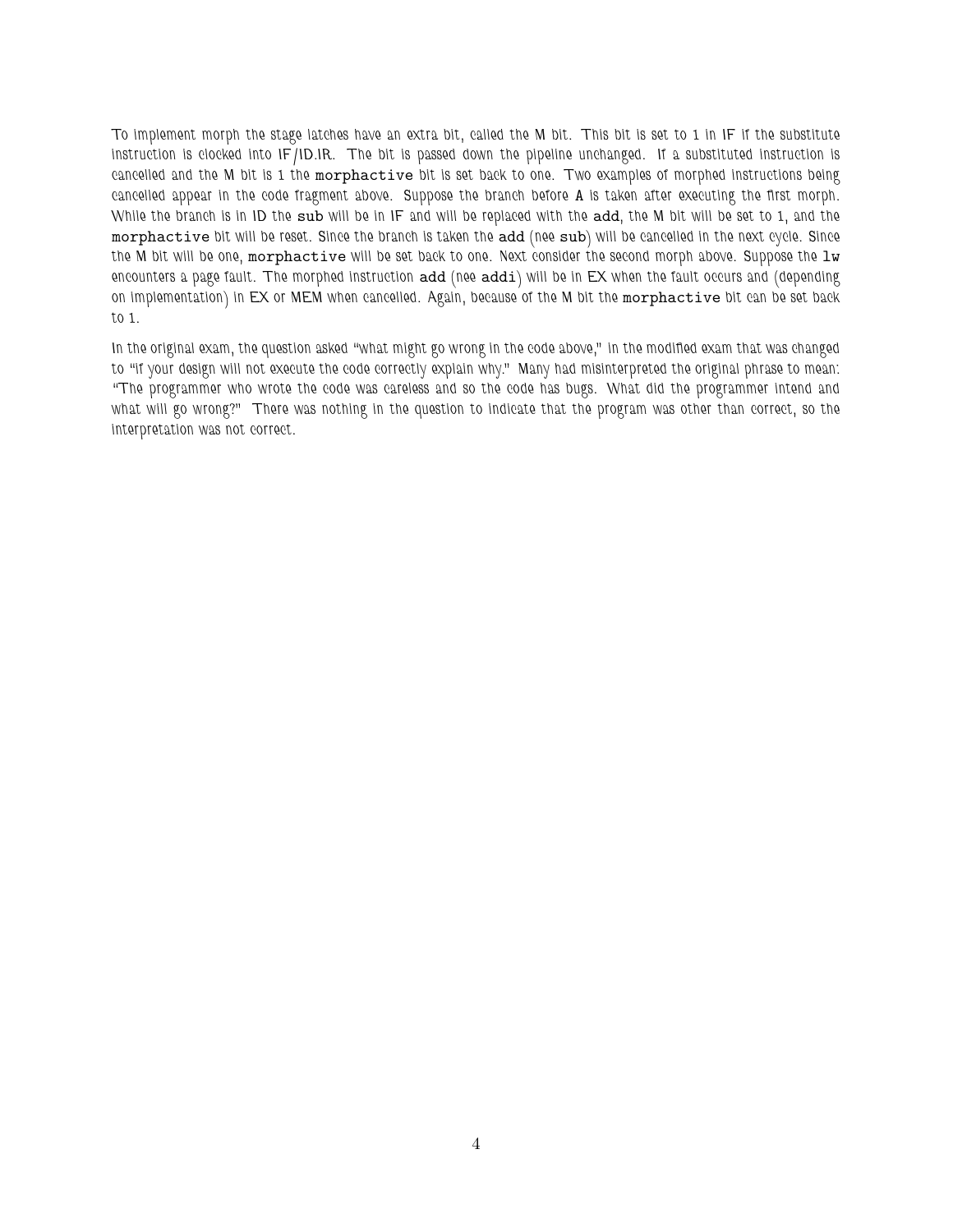Problem 2: The program below executes on a 2-way, dynamically scheduled superscalar processor. The processor's features are summarized in the list below, the table gives details of the functional units. (The load/store unit computes the address in its first cycle and does the actual access in its second cycle. An operation does not enter the load/store unit until all its operands are ready.)

- $\diamondsuit$  Two-way superscalar instruction issue.
- $\diamondsuit$  Dynamically scheduled (see table), register renaming.
- $\diamondsuit$  CDB can accommodate results from any two functional units in any cycle.
- $\Diamond$  Reorder buffer for speculative execution and precise exceptions.
- $\diamondsuit$  Reorder buffer can retire as many as two instructions per cycle.
- $\diamondsuit$  Reservation stations, not reorder buffer, used for renaming.
- $\diamondsuit$  Zero-delay branch and branch target prediction. **No** branch folding.
- $\diamondsuit$  Branches do not have delay slots.

| Name           | Abbreviation Latency Initiation Reservation |          | Interval | <b>Station Nums</b> |
|----------------|---------------------------------------------|----------|----------|---------------------|
| $Load/Store$ L |                                             |          |          | $0 - 1$             |
| Integer        | EX                                          |          |          | $2 - 3$             |
| F.P. Add       | A                                           |          |          | $4-5$               |
| F.P. Mul.      | M                                           | 5        | 2        | $6 - 7$             |
| Branch         | BR.                                         | $\theta$ |          | $8-9$               |
| F.P. Divide    | DIV                                         | 22       | 23       | $10 - 11$           |

! When loop first entered r2-r1 large (loop iterates many times). LOOP: ! LOOP = 0x1000 lf f0, 0(r1) ! Don't overlook true dependencies on f0! mulf f0, f0, f2 addf f0, f0, f3 sf 4(r1), f0 addi r1, r1, #8 slt r3, r1, r2 bnez r3, LOOP div f4, f5, f6

(a) Using the grid on the next page show the execution of the code above up to and including the last cycle shown on the grid. Assume perfect branch and branch target prediction, and no cache misses. Include instructions even if they have not yet finished executing at the end of the grid. (10 pts)

(b) Either determine and justify the CPI of an execution of a large number of iterations of the loop (ignoring cache misses and assuming perfect target prediction) or explain why it cannot easily be determined from the pipeline execution diagram. (A correct explanation of why it cannot be easily determined will get full credit, a correct CPI that left no time for problems 3 and 4 will get full credit for this subproblem and sympathy—but not credit—for omitting the others. ) (4 pts)

*In the execution shown on the next page (solution to first part) no two iterations are the same, thus the CPI is not easily determined given the severe time constraints imposed.* <sup>5</sup>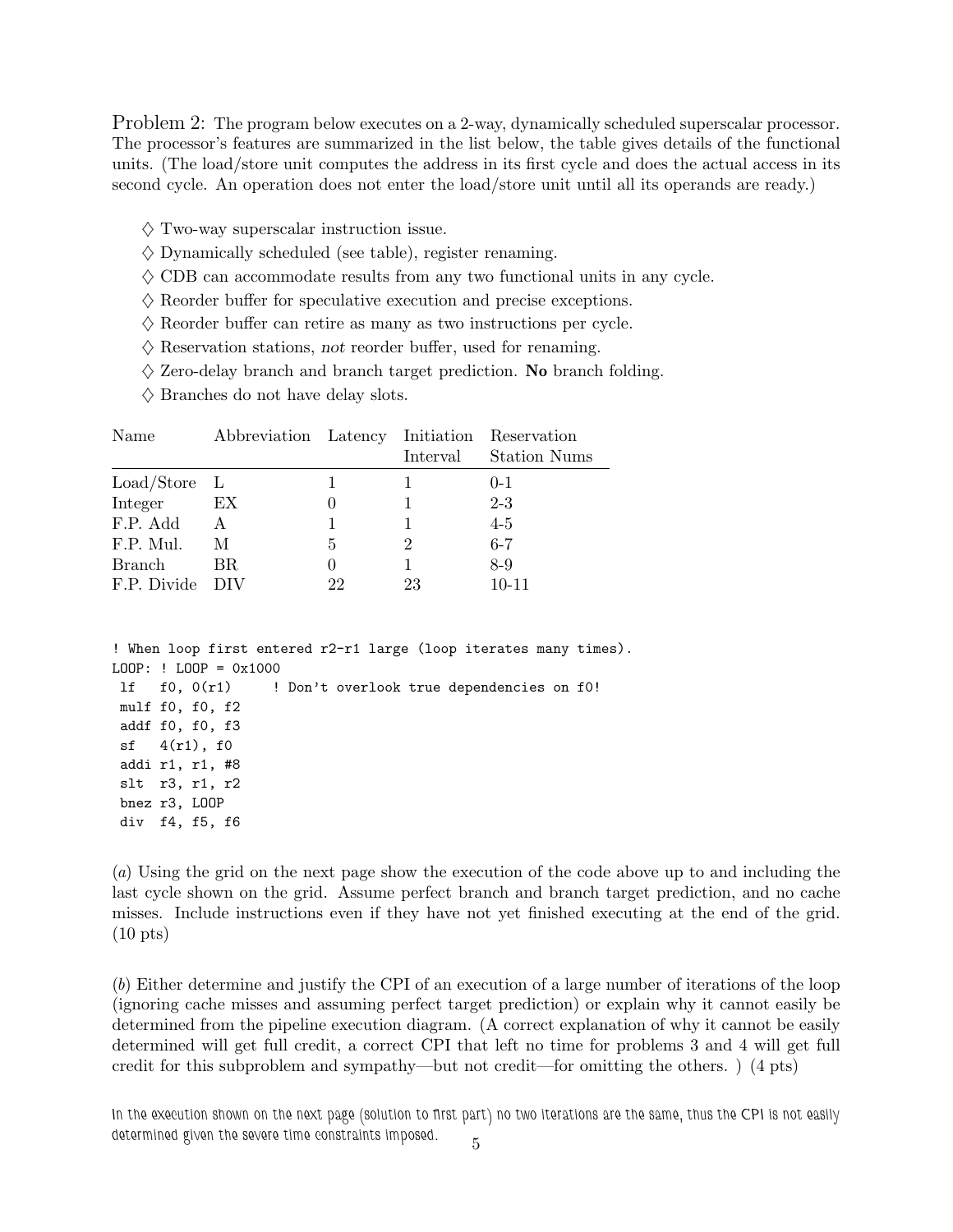| ! First & Third Iteration                                          |            |    |    |                      |                    |                         |                                                 |              |   |    |                                                      |    |                             |    |                                                                     |    |                |    |    |                   |              |         |
|--------------------------------------------------------------------|------------|----|----|----------------------|--------------------|-------------------------|-------------------------------------------------|--------------|---|----|------------------------------------------------------|----|-----------------------------|----|---------------------------------------------------------------------|----|----------------|----|----|-------------------|--------------|---------|
| Cycle:                                                             | 0          | 1  | 2  | 3                    | 4                  | 5                       | 6                                               | 7            | 8 | 9  | 10                                                   | 11 | 12                          | 13 | 14                                                                  | 15 | 16             | 17 | 18 | 19                | 20           | 21      |
| lf<br>f0, 0(r1)                                                    |            |    |    | IF ID 0:L1 0:L2 0:WB |                    |                         |                                                 |              |   |    |                                                      |    |                             |    |                                                                     |    |                |    |    |                   |              |         |
| mulf f0, f0, f2 IF ID 6:RS 6:RS 6:M1 6:M1 6:M2 6:M2 6:M3 6:M3 6:WB |            |    |    |                      |                    |                         |                                                 |              |   |    | ΙF                                                   |    |                             |    | ID -------------> 1:LS 1:LS 1:WB                                    |    |                |    |    |                   |              |         |
|                                                                    |            |    |    |                      |                    |                         |                                                 |              |   |    | ΙF                                                   |    |                             |    | ID ------------> 6:RS 6:RS 6:M1 6:M1 6:M2 6:M2 6:M3                 |    |                |    |    |                   |              |         |
| addf f0, f0, f3                                                    |            | IF |    |                      |                    |                         |                                                 |              |   |    |                                                      |    |                             |    |                                                                     |    |                |    |    |                   |              |         |
|                                                                    |            |    |    |                      |                    |                         |                                                 |              |   |    |                                                      |    |                             |    | IF $--------->$ ID $4:RS$ $4:RS$ $4:RS$ $4:RS$ $4:RS$ $4:RS$ $4:RS$ |    |                |    |    |                   |              |         |
| sf (1(r1), f0)                                                     |            | IF |    |                      |                    |                         |                                                 |              |   |    |                                                      |    |                             |    |                                                                     |    |                |    |    |                   |              |         |
| addi r1, r1, #8                                                    |            |    | IF |                      | $ID$ $2:EX$ $2:WB$ |                         |                                                 |              |   |    |                                                      | ΙF |                             |    | ------------> ID --------> 1:RS 1:RS 1:RS 1:RS                      |    |                |    |    |                   |              |         |
|                                                                    |            |    |    |                      |                    |                         |                                                 |              |   |    |                                                      |    |                             |    |                                                                     |    | $IF$ --------> |    |    | ID $2:EX$ $2:WB$  |              |         |
| slt r3, r1, r2                                                     |            |    | IF |                      |                    | ID $3:RS$ $3:EX$ $3:WB$ |                                                 |              |   |    |                                                      |    |                             |    |                                                                     |    |                |    |    |                   |              |         |
|                                                                    |            |    |    |                      |                    |                         |                                                 |              |   |    |                                                      |    |                             |    |                                                                     |    | $IF$ --------> |    |    | ID 3:RS 3:EX 3:WB |              |         |
| bnez r3, LOOP                                                      |            |    |    | IF                   |                    | ID $8:BR 8:WB$          |                                                 |              |   |    |                                                      |    |                             |    |                                                                     |    |                |    |    |                   |              |         |
|                                                                    |            |    |    |                      |                    |                         |                                                 |              |   |    |                                                      |    |                             |    |                                                                     |    |                |    | ΙF |                   | ID 8:BR 8:WB |         |
| dif $fr, f5, f6$                                                   |            |    |    | IF                   | ID x               |                         |                                                 |              |   |    |                                                      |    |                             |    |                                                                     |    |                |    | ΙF | ID X              |              |         |
| ! Second & Fourth Iteration                                        |            |    |    |                      |                    |                         |                                                 |              |   |    |                                                      |    |                             |    |                                                                     |    |                |    |    |                   |              |         |
| Cycle:                                                             | $0\quad 1$ |    | 2  | 3                    | 4                  | 5                       | 6                                               | 7            | 8 | 9  | 10                                                   | 11 | 12                          | 13 | 14                                                                  | 15 | 16             | 17 | 18 | 19                | 20           | 21      |
|                                                                    |            |    |    |                      |                    |                         |                                                 |              |   |    |                                                      |    |                             |    |                                                                     |    |                |    |    |                   |              |         |
| f0, 0(r1)<br>lf                                                    |            |    |    |                      | ΙF                 |                         | ID 0:LS 0:LS 0:WB                               |              |   |    |                                                      |    |                             |    |                                                                     |    |                |    |    |                   |              |         |
|                                                                    |            |    |    |                      |                    |                         |                                                 |              |   |    |                                                      |    |                             |    |                                                                     |    |                |    |    | ΙF                |              | ID 0:L1 |
| mulf f0, f0, f2                                                    |            |    |    |                      | IF                 |                         | ID 7:RS 7:RS 7:M1 7:M1 7:M2 7:M2 7:M3 7:M3 7:WB |              |   |    |                                                      |    |                             |    |                                                                     |    |                |    |    | ΙF                |              | ID 5:RS |
| addf f0, f0, f3                                                    |            |    |    |                      |                    | ΙF                      |                                                 |              |   |    | ID 5:RS 5:RS 5:RS 5:RS 5:RS 5:RS 5:RS 5:A1 5:A2 5:WB |    |                             |    |                                                                     |    |                |    |    |                   |              |         |
|                                                                    |            |    |    |                      |                    |                         |                                                 |              |   |    |                                                      |    |                             |    |                                                                     |    |                |    |    |                   | ΙF           | ID      |
| 4(r1), f0<br>sf                                                    |            |    |    |                      |                    | IF                      |                                                 |              |   |    |                                                      |    |                             |    |                                                                     |    |                |    |    |                   |              |         |
|                                                                    |            |    |    |                      |                    |                         |                                                 |              |   |    |                                                      |    |                             |    |                                                                     |    |                |    |    |                   | ΙF           | ID      |
| addi r1, r1, #8                                                    |            |    |    |                      |                    |                         |                                                 | IF --------> |   |    | $ID$ $2:EX$ $2:WB$                                   |    |                             |    |                                                                     |    |                |    |    |                   |              |         |
| slt r3, r1, r2                                                     |            |    |    |                      |                    |                         |                                                 | IF $------>$ |   |    | ID 3:RS 3:EX 3:WB                                    |    |                             |    |                                                                     |    |                |    |    |                   |              | IF      |
|                                                                    |            |    |    |                      |                    |                         |                                                 |              |   |    |                                                      |    |                             |    |                                                                     |    |                |    |    |                   |              | IF      |
| bnez r3, LOOP                                                      |            |    |    |                      |                    |                         |                                                 |              |   | ΙF |                                                      |    | ID $8:BR \leftarrow > 8:WB$ |    |                                                                     |    |                |    |    |                   |              |         |
|                                                                    |            |    |    |                      |                    |                         |                                                 |              |   |    |                                                      |    |                             |    |                                                                     |    |                |    |    |                   |              |         |
| dif fr, f5, f6                                                     |            |    |    |                      |                    |                         |                                                 |              |   | ΙF | ID x                                                 |    |                             |    |                                                                     |    |                |    |    |                   |              |         |
| Cycle:                                                             | $\sigma$   | 1  | 2  | 3                    |                    |                         | 6                                               | 7            | 8 | 9  | 10                                                   | 11 | 12                          | 13 | 14                                                                  | 15 | 16             | 17 | 18 | 19                | 20           | 21      |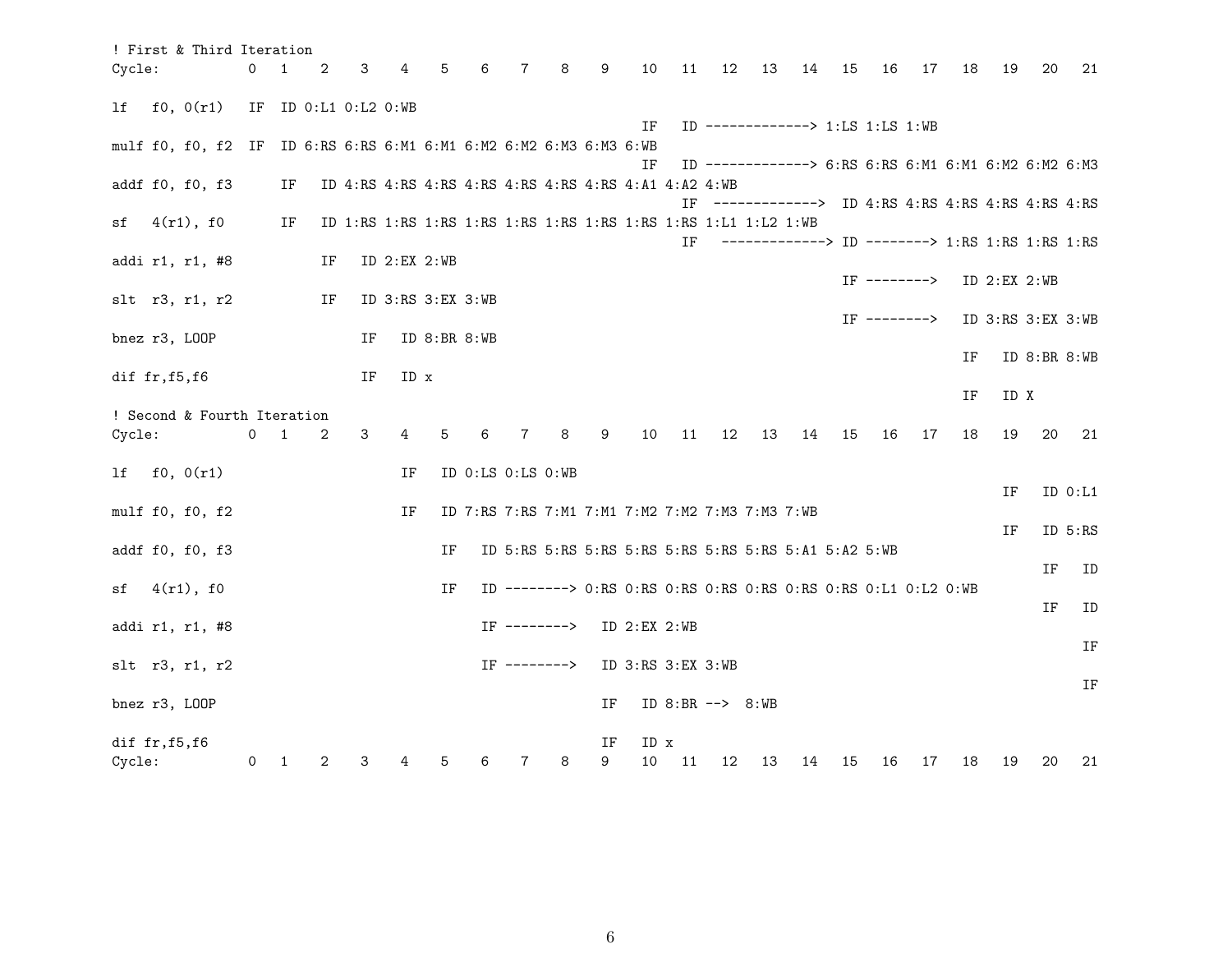$(c)$  Suppose the second time the load  $(1f)$  executes it triggers a page fault exception, perhaps due to a bad load address.

In what cycle will the exception occur? Show the contents of the reorder buffer at that cycle and place a check mark next to instructions that have completed execution.

Explain how the reorder buffer will allow the exception to be precise. Specify what happens to the reorder buffer as a result of the exception, when it happens, and the contents of the buffer before and after it happens. At what cycle will the trap be inserted in the pipeline? (If solutions to the previous parts are not ready, make up a pipeline execution diagram just for this question.) (8 pts)

*The exception occurs in cycle 7, when the second execution of* lf *is in L2 (MEM).*

*The reorder buffer at cycle 7 appears to the right, with oldest instructions at the bottom. The faulting instruction is marked with a*  $\star$ *.* 

| addf |
|------|
| mulf |
| If ★ |
| bnez |
| slt. |
| addi |
| Sf   |
| addf |
| mult |

| addf |
|------|
| mult |
| ١f   |
| bnez |
| slt. |
| addi |
| Sf   |
| addf |
| mulf |
| ١f   |

*The reorder buffer maintains precise exceptions by insuring that all instructions before the faulting instruction (*lf *in this case) complete while ensuring that no instructions following the faulting instruction can change anything. Permanent changes are made when instructions retire (write results and leave the reorder buffer). Retirement must proceed in program order and can only occur after the instructions complete. If an instruction at the bottom of the reorder buffer has faulted, all following instructions are deleted and a trap is inserted in the pipeline. It's important that the faulting instruction reach the bottom of the reorder buffer before inserting the trap so that the trap starts when all preceding* instructions have committed. Based on the two-instruction-per-cycle retirement rate the 1f reaches *the bottom of the reorder buffer at cycle 16, the contents before all following instructions are deleted is shown to the right.*

(d) What are the minimum number of reservation stations of each type needed to attain a minimum CPI on the code above? What is that CPI? (There is a grid on the next page to work this out, other methods may be faster.)(8 pts)

*The number of reservation stations is found by completing a pipeline execution diagram up to when every instruction in the first iteration finishes. The minimum number of reservation stations (without stalling execution) is used. The numbers are: L, 4; M, 3; A, 3; EX, 2; DIV 0, and BR 1. With at least these many reservation stations execution will proceed at* 4/7 *CPI.*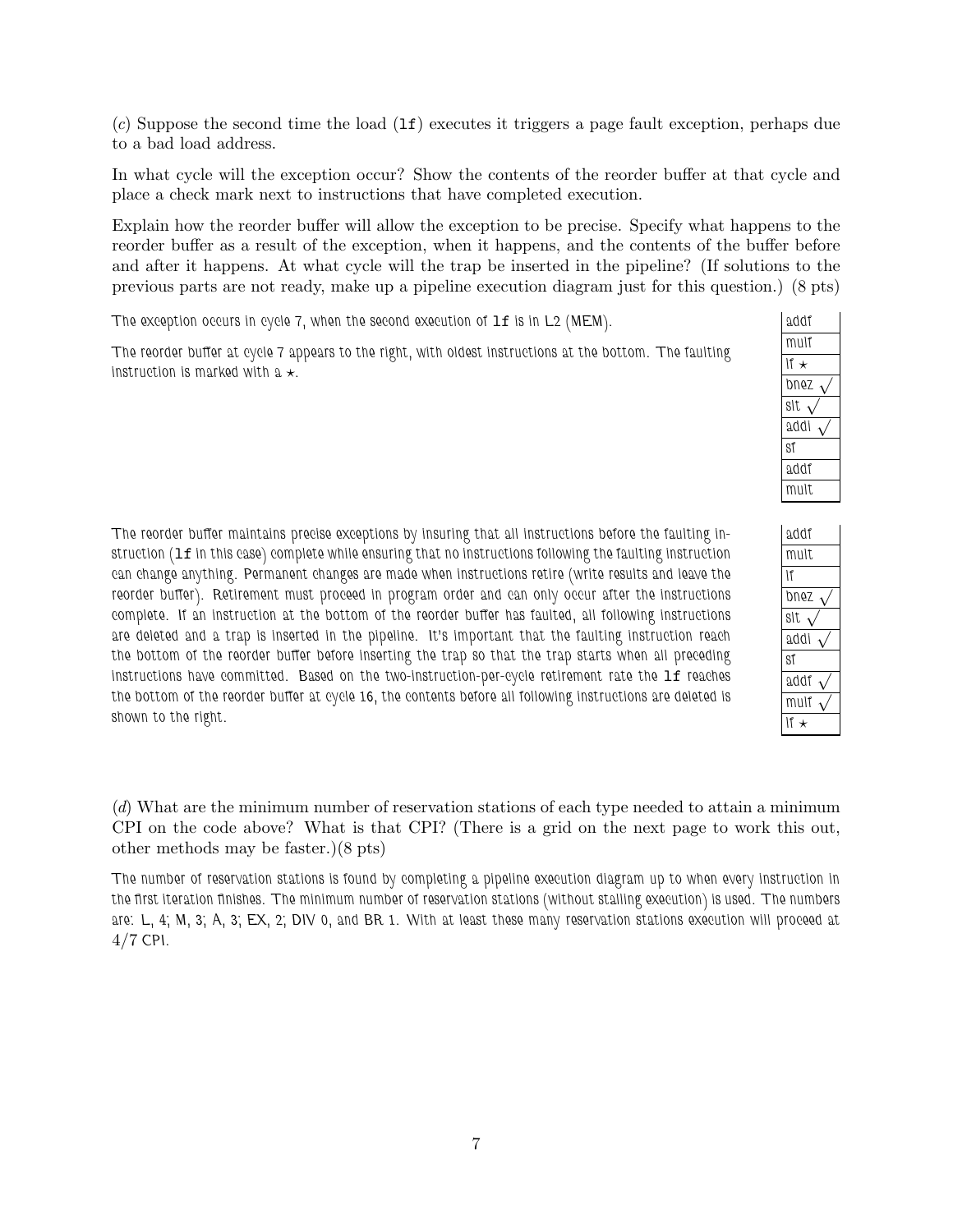First Iteration, Third Iteration, etc.?

| Cycle             | $\overline{0}$ | $\overline{2}$ | $\boldsymbol{3}$ | $\overline{4}$ | $\bf 5$ | 6 | $\overline{7}$ | $8\,$ | $\boldsymbol{9}$ | 10 | 11 | $12\,$ | 13 | 14 | 15 | 16 | 17 | 18 | $19\,$ | 20 |
|-------------------|----------------|----------------|------------------|----------------|---------|---|----------------|-------|------------------|----|----|--------|----|----|----|----|----|----|--------|----|
| lf $f0,0(r1)$     |                |                |                  |                |         |   |                |       |                  |    |    |        |    |    |    |    |    |    |        |    |
| mulf f0, f0, f2   |                |                |                  |                |         |   |                |       |                  |    |    |        |    |    |    |    |    |    |        |    |
| addf f0,f0,f3     |                |                |                  |                |         |   |                |       |                  |    |    |        |    |    |    |    |    |    |        |    |
| sf(4(r1),f0)      |                |                |                  |                |         |   |                |       |                  |    |    |        |    |    |    |    |    |    |        |    |
| addi $r1, r1, #8$ |                |                |                  |                |         |   |                |       |                  |    |    |        |    |    |    |    |    |    |        |    |
| str 1, r1, r2     |                |                |                  |                |         |   |                |       |                  |    |    |        |    |    |    |    |    |    |        |    |
| bnez r3, LOOP     |                |                |                  |                |         |   |                |       |                  |    |    |        |    |    |    |    |    |    |        |    |
| div $f4,f5,f6$    |                |                |                  |                |         |   |                |       |                  |    |    |        |    |    |    |    |    |    |        |    |

Second Iteration, Fourth Iteration?, etc.?

| Cycle             | $\overline{0}$ | $\overline{2}$ | $\mathbf{3}$ | $\overline{4}$ | $\overline{5}$ | $6\phantom{.}$ | $\overline{7}$ | $8\,$ | 9 | 10 | 11 | 12 | 13 | 14 | 15 | 16 | 17 | 18 | 19 | 20 |
|-------------------|----------------|----------------|--------------|----------------|----------------|----------------|----------------|-------|---|----|----|----|----|----|----|----|----|----|----|----|
| lf $f0,0(r1)$     |                |                |              |                |                |                |                |       |   |    |    |    |    |    |    |    |    |    |    |    |
| mulf f0, f0, f2   |                |                |              |                |                |                |                |       |   |    |    |    |    |    |    |    |    |    |    |    |
| addf f0,f0,f3     |                |                |              |                |                |                |                |       |   |    |    |    |    |    |    |    |    |    |    |    |
| sf(4(r1),f0)      |                |                |              |                |                |                |                |       |   |    |    |    |    |    |    |    |    |    |    |    |
| addi $r1, r1, #8$ |                |                |              |                |                |                |                |       |   |    |    |    |    |    |    |    |    |    |    |    |
| $slt$ r3,r1,r2    |                |                |              |                |                |                |                |       |   |    |    |    |    |    |    |    |    |    |    |    |
| bnez r3, LOOP     |                |                |              |                |                |                |                |       |   |    |    |    |    |    |    |    |    |    |    |    |
| div $f4,f5,f6$    |                |                |              |                |                |                |                |       |   |    |    |    |    |    |    |    |    |    |    |    |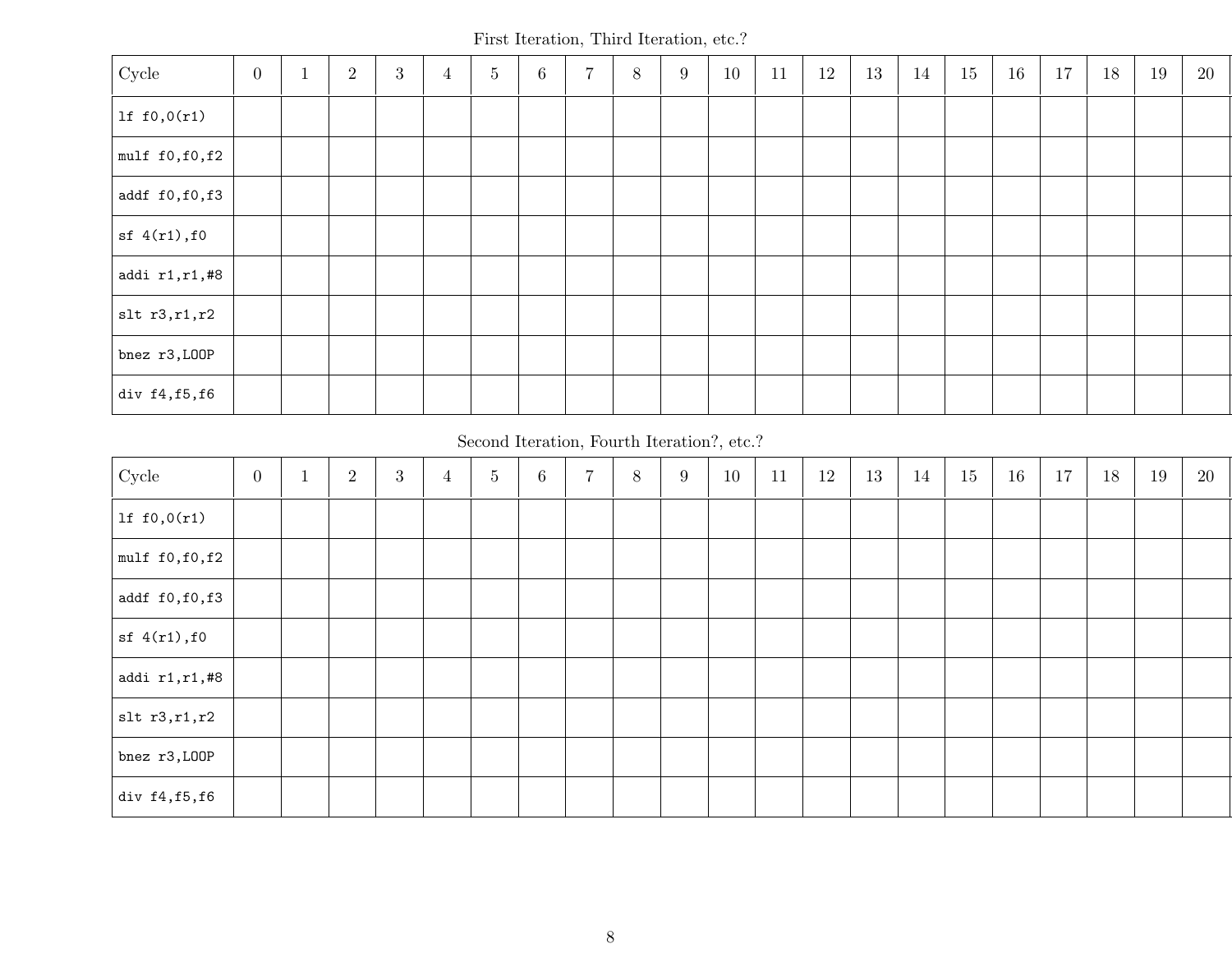Problem 3: A system has a 64-bit address space  $(a = 64)$ , addresses 16-bit characters  $(c = 16)$ , and has a 256-bit data bus  $(w = 256)$ .

(a) Show how memory devices could be connected to construct a 2-way set-associative cache with 1024-bit lines and 64 sets. Memory devices of any size can be used, be sure to specify their sizes  $(e.g.,)$  $x \text{ b} \times 2^y$ ). Show only the connections needed to retrieve the data and tag information, determine if the access is a hit, and pass the data to the CPU. (10 pts)



(b) Suppose the cache is write-through. What is the capacity of the cache and how much memory is needed to implement it? Be sure to specify units. (5 pts)

*The capacity of the cache is*  $1024 \times 2 \times 2^6 = 2^{17} = 131072$  bits or  $2^{14} = 16,384$  bytes or  $2^{13} = 8192$  characters. *To implement it*  $(52 + 1) \times 2 \times 2^6$  additional bits are needed. (No storage is needed for a dirty bit.)

(c) Find the addresses specified below. (5 pts)

• Three different address that are part of the same line and require exactly two loads to access. (Assume there are 256-bit load instructions.)

*All have identical index and tag, two have same offsets but different alignment: For example: 0x0, 0x1, 0x10.*

• Two addresses that can be in different lines but the same set.

*Same indices, different tags. For example: 0x0, 0x1000.*

• Three addresses that are in different sets.

*Different indices. For example, 0, 0x40, 0x80.*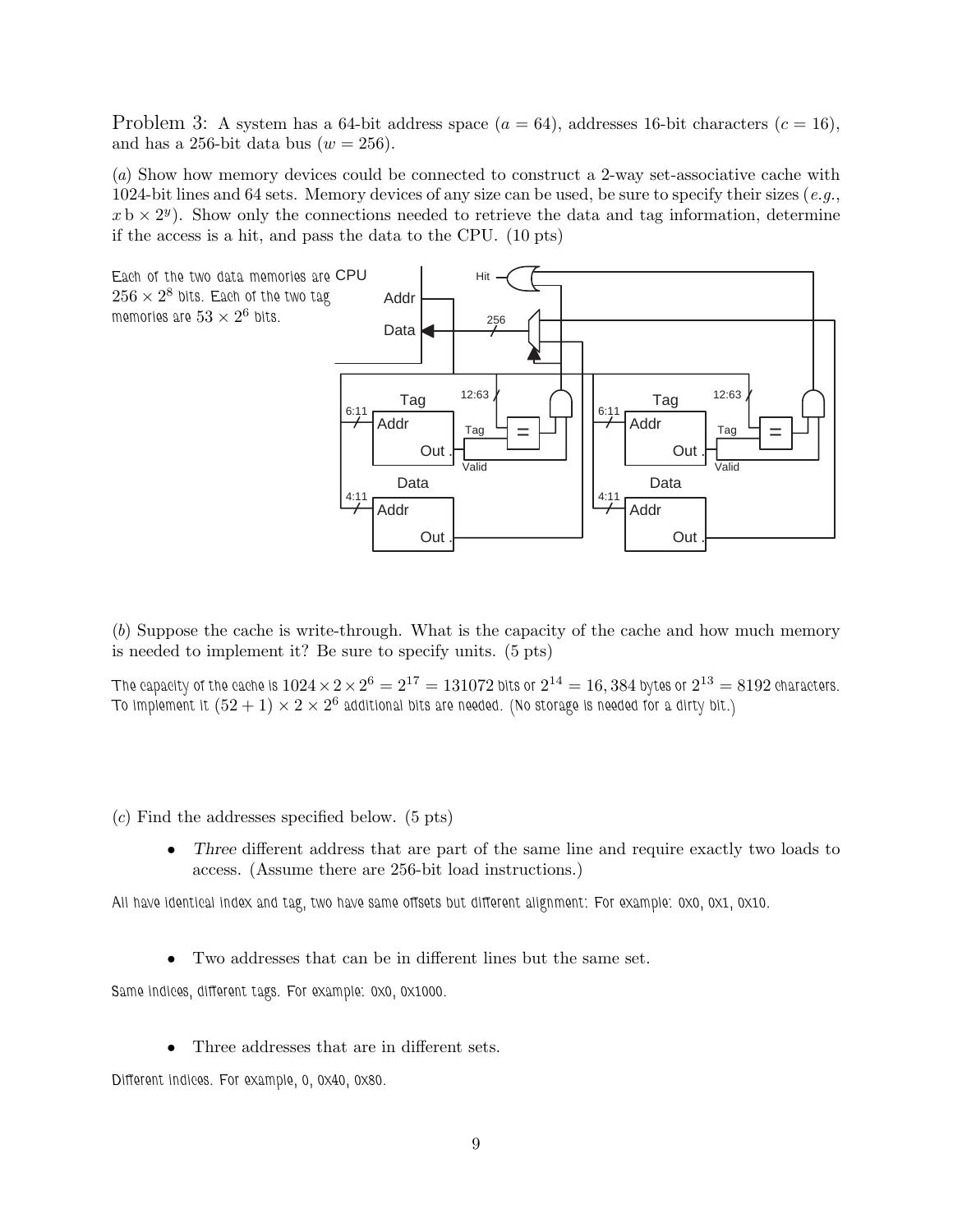Problem 4: Answer each question below.

(a) What is branch folding? In the implementations of DLX covered in class, why must the predictions used for branch folding always be correct? (6 pts)

*Branch folding is the substitution of a branch target for a branch so that the branch is never seen further down the pipeline. It is implemented using a branch target buffer which holds the predicted target address* and *the target instruction. The prediction must be correct because in the DLX implementations a folded branch instruction does not get a chance to execute so there is no way to detect an incorrect prediction. Because predictions must always be correct branch folding is only appropriate for unconditional branches, which are usually called jumps. Systems with special branch units and flexible issue hardware can fold conditional branches, the branches execute in the branch unit leaving a bubble (wasted issue slot).*

(b) Why might the cost of a functional unit with an initiation interval of 2 be less than one performing the same operations but with an initiation interval of 1 but having the same latency? Given such a cost relationship, what should the minimum number of reservation stations be for a functional unit with an initiation interval of  $\iota$  and a latency of  $\lambda$ ? Explain. (6 pts)

*With an initiation interval of 2 only half the number of functional-unit segments may be needed, data would make two passes through each segment. We want to keep all the functional-unit segments busy (we could have gotten a cheaper functional unit with fewer segments, but we didn't so we must have had a good reason) so we would need at least*  $\left[ (\lambda + 1)/\iota \right] + 1$  reservation stations. The  $+1$  is for write back.

(c) What are some difficulties that might be encountered in developing a superscalar implementation of a stack ISA? (For partial credit, list some distinguishing features of a stack ISA.) (6 pts)

*Stack ISAs typically have a variety of instruction sizes, making it difficult to fetch and decode several of them simultaneously. Code for stack ISAs have many consecutive instructions with true dependencies, forcing an implementation to rely on dynamic scheduling.*